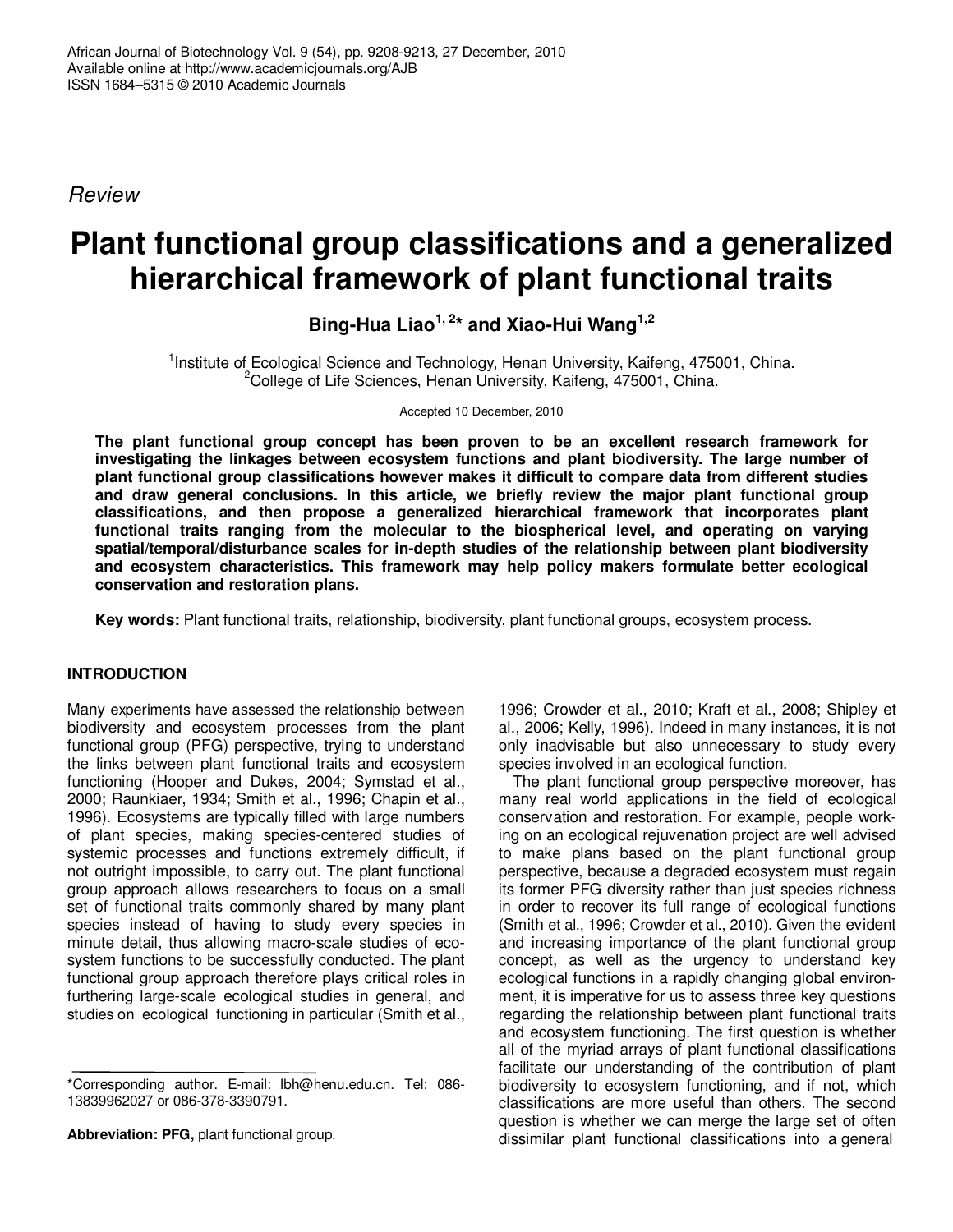**Table 1.** The classification methods of plant functional groups.

| <b>Classification method</b>                            | Author                       |
|---------------------------------------------------------|------------------------------|
| Multivariate statistical method                         | Sandra et al., 1998.         |
| <b>Functional attributes</b>                            | Walker et al., 1999.         |
| Strategy theory, C-S-R model                            | Grime, 1974, 1988, and 2002. |
| <b>Cluster analysis</b>                                 | Shao et al, 1999.            |
| Statistical plant geography                             | Raunkiaer, 1934.             |
| Ecological characteristics                              | Kelly, 1996.                 |
| Subjective experience/personal knowledge                | Woodward et al. 1996.        |
| Dynamic classes/ theoretical ecosystem as networks      | Pahl, 1995.                  |
| Triangular model (competitiveness, weediness, survival) | Grime, 1979.                 |
| Niche complementarily effect                            | Loreau et al., 2000.         |
| Structural functional characteristics                   | Chapin et al., 1996.         |
| "Two-layer" and "pulse-reserve"                         | Reynolds et al., 2004;       |
| hypothesis                                              | Ogle et al., 2004            |

model that is universally applicable to ecosystem studies. The third question is how the PFG concept can be applied in real world scenarios to combat biodiversity loss and manage degrading or degraded ecosystems.

#### **A QUICK GLIMPSE OF PLANT FUNCTIONAL CLASSIFICATIONS**

Many researchers have discussed landscape dynamics and ecosystem stability studies that apply the plant functional group concept; great attention has also been paid on identifying useful functional traits (for example, structural, physiological, morphological, functional characters, etc.) (Hooper et al., 2004; Symstad et al., 2000; Raunkiaer, 1934; Smith et al., 1996; Chapin, 1996; Kelly, 1996; von Humboldt, 1849; Schimper, 1903; Clausen et al., 1948; Root, 1967; Box, 1981; Nobel et al., 1996; Bai et al., 2004; Wang et al., 2005; Sandra et al., 1998; Walker et al., 1999; Ratnam et al., 2008; Grime,1974, 1988, 2002; Shao et al., 1996; Woodward et al.,1996; Pahl, 1995; Grime, 1979; Loreau, 2001; Reynolds, 1996; Ogle and Reynolds, 2004). For example, von Humboldt (1849) found that there are 16 species-based structural classes having different physiognomies or plant growth forms.

Schimper (1903) examined the linkages between the geographical distributions of physiological functions, plant growth forms, life history traits and environmental factors. By using classification knowledge, Raunkiaer (1934) reorganized life forms into plant growth forms. Clausen et al. (1948) found the relationship between climatic and genetic controls on the distribution of plant growth forms. Root (1967) explained the linkages between ecological groupings of species and environmental resources. In a similar way, Box et al. (1981) identified 90 plant functional groups in the Earth's vegetations. Nobel et al. (1996) proposed a functional classification based on life history parameters that can be used to predict the dynamics of landscapes and communities.

Studying a grassland ecosystem, Bai et al. (2004) found that community level stability arose from compensatory interactions among major components at both species and PFG levels, and ecosystem stability increased progressively from the species level to the whole community level. Wang et al. (2004) suggest that there are no compensations between species and PFGs in the *Leymus chinesis* community, and the relative mass of one PFG or species in a community would inevitably rise (or fall) if the relative mass of the other PFG or species fell (or rose), irrespective of whether true compensation exists between them.

Literature reviewed in this study shows that the PFG concept groups plant species into distinct clusters according to similarities in their functions and/or responses to environmental conditions by using different classification methods of plant functional traits, many of these classification methods are based on well-established statistical approaches [for example, multivariate statistical method (Sandra et al.,1998), cluster analysis (Shao et al.,1996) and triangular model (Grime,1979)] (Table 1) (Raunkiaer,1934; Smith et al., 1996; Chapin,1996; Kelly, 1996; Walker et al., 1999; Ratnam et al., 2008; Grime,1974, 1988, 2002; Woodward et al.,1996; Pahl, 1995; Loreau, 2001; Reynolds, 2004; Ogle and Reynolds, 2004). Because plant functional groups link plant functional traits, environmental variations and ecosystem processes with great clarity, correctly identified plant functional traits and plant functional groups can help understand and predict how communities and ecosystem properties might be affected by environmental change (for example, global climatic change, dynamics of landscapes), variability, or disturbance (for example, frequency and intensity) (Chapin,1996; Smith et al., 1996; von Humboldt, 1849; Schimper, 1903; Clausen et al., 1948; Root, 1967; Box, 1981; Nobel et al., 1996; Schädel et al., 2010; Knapp et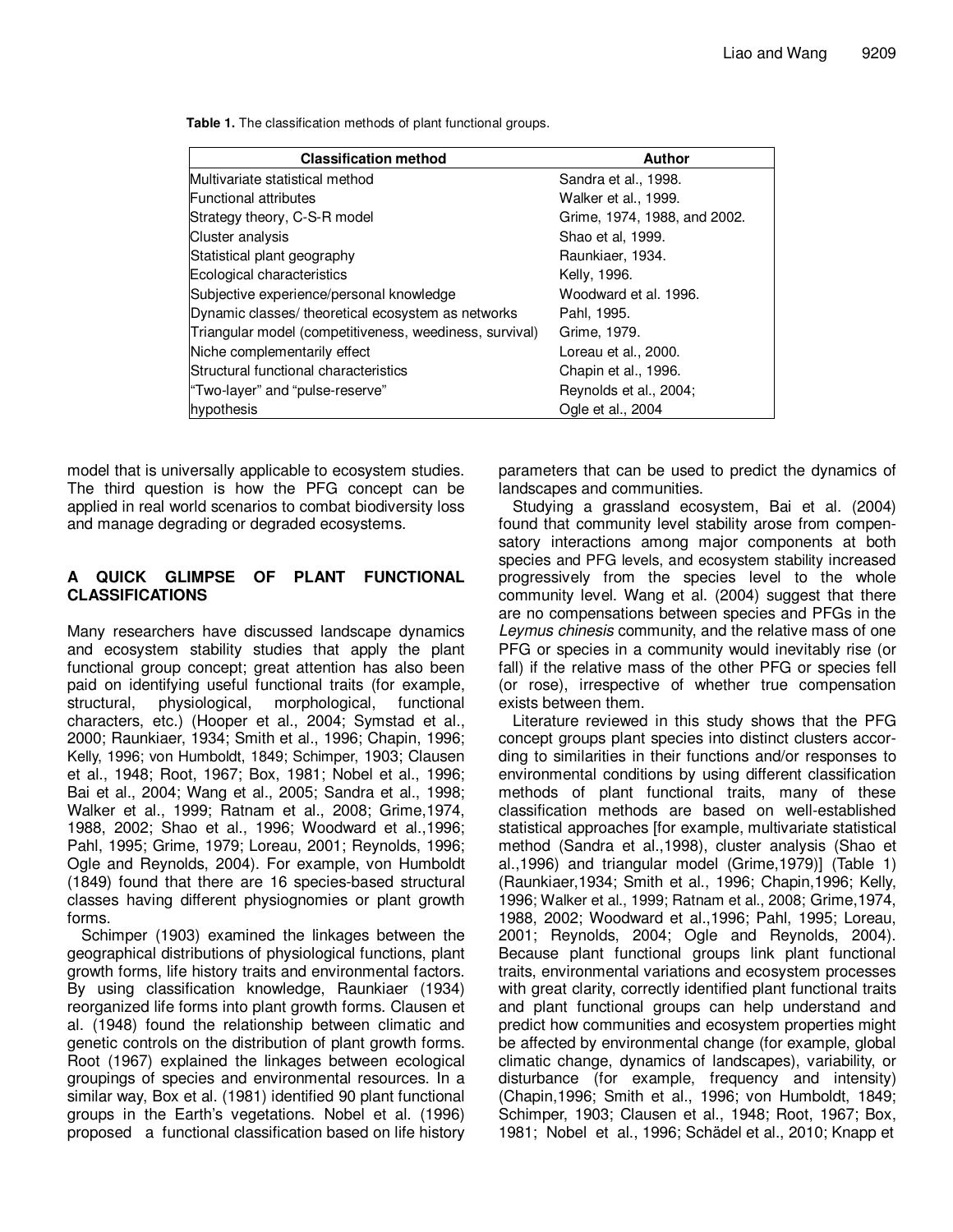al., 2008).

### **A GENERAL MODEL OF PLANT FUNCTIONAL CLASSIFICATIONS**

The plant functional group concept has been proven to be an excellent research framework for investigating the linkages between ecosystem functions and plant biodiversity, unfortunately, there are so many plant functional group classifications that are difficult to compare with data from different studies and draw general conclusions (Smith et al., 1996; Keeling et al., 2008; Steinmann et al., 2009; Tilman et al., 1997). It is therefore imperative that we should strive to develop a general PFG model universally applicable across the full range of terrestrial ecosystems so that the relationship between plant biodiversity and ecosystem processes can be better understood. Here we propose the use of a hierarchical PFG framework incorporating plant functional traits ranging from the molecular to the biospherical level, and operating on varying spatial/temporal/disturbance scales (Figure 1) for in-depth studies of the relationship between plant biodiversity and ecosystem characteristics (for example, ecosystem processes, ecosystem services and ecosystem stability) (Box, 1981; Nobel et al., 1996; Crawley et al., 2001; Bai et al., 2004; Wang et al., 2005; Smith et al., 1996; Esther et al., 2008; Körner and Jeltsch, 2008; Hector and Bagchi, 2007; Tilman et al., 2006; Landsberg, 1999). Such a framework should facilitate ecosystem studies that apply the plant functional group concept, allowing the elucidation of emergent properties. In studying a grassland ecosystem, Bai et al. (2004) found that ecosystem stability was greater at higher ecological organizational levels, and compensatory effects would occur primarily among dominant components in grassland ecosystems.

We believe that our framework can help identify the plant functional traits most relevant to tolerating environmental fluctuations or recovering from disturbances (Smith et al., 1996; Navarro et al., 2006; Kumaresan et al., 2010; Haddad et al., 2009; Vázquez et al., 2009; Kraft et al., 2008; Shipley et al., 2006). Examples of such plant functional traits include responses to extreme climatic events, directional climatic change, grazing or pathogens, recruitment abilities, sensitivity to pollutants, and other traits that contribute to the resistance and resilience of the biodiversity at a given ecological organization level to environmental stresses (Esther et al., 2008; Körner and Jeltsch, 2008; Mclntrye et al., 1995; Box, 1996, Navarro et al., 2006; Mclntrye et al., 1995; Box et al., 1996; Landsberg, 1999). Traits that are characteristic of a lower ecological organizational level can affect functions at a higher ecological organization level (for example, seed size and shape are related to seed persistence in the soil bank) (Funes et al., 1999; Thompson et al., 1994), influencing higher level ecosystem processes.

#### **APPLYING THE PLANT FUNCTIONAL GROUP CONCEPT TO COMBAT CHALLENGES SUCH AS BIODIVERSITY CONSERVATION AND ECOSYSTEM MANAGEMENT**

Our hierarchical framework of plant functional traits indicates that it is possible to elucidate emergent properties at multiple ecological organization levels and spatial/temporal/disturbance scales. Because of the effectiveness of the plant functional group approach for studying the relationship between biodiversity and ecosystem functioning, policy makers have already extensively applied this concept in formulating plans and regulations aimed at conserving and restoring biodiversity and ecosystem functions (Smith et al., 1996; Sachs et al., 2009; Heller and Zavaleta, 2009; Chazal et al., 2009; Gilbert 2010; James and Vorhies, 2010; Whiteman et al., 2010; Marris, 2010; Dirzo et al., 2005). Currently, efforts are however hampered by the confusion and misunderstanding that inevitably results from the large array of dissimilar plant functional group classifications. Our hierarchical framework may help clear and ameliorate this situation. It will nonetheless be a substantial challenge to apply our generalized conceptual framework to specific real world policy problems.

# **CONCLUSION**

Progress in the following three key areas will substantially further efforts to gain a rigorous understanding of how functional attributes of plant species, and their interactions, influence the response of ecosystem properties to changing biodiversity:

1. Better understanding of how patterns of plant community assembly influence relationships between plant species and plant functional diversity in natural/artificial communities, and how this might differ in different environments.

2. Better understanding of how plant functional response and effect of plant traits are correlated independently, particularly with respect to the predominant forces of global change.

3. The research of plant functional groups within plant biodiversity studies was significant in understanding the effects of plant biodiversity on the ecosystem, and these studies might be a model (Figure 1) that emerged to explain plant functional classifications as a hierarchical level for understanding the contribution of plant biodiversity to the ecosystem.

Therefore, knowledge of effects of plant species and plant functional diversity on ecosystem services, particularly in the context of abiotic/biotic drivers, individual plant species effects and global change, will be critical where management priorities seek to plant functional groups composition directly. Intensive management often relies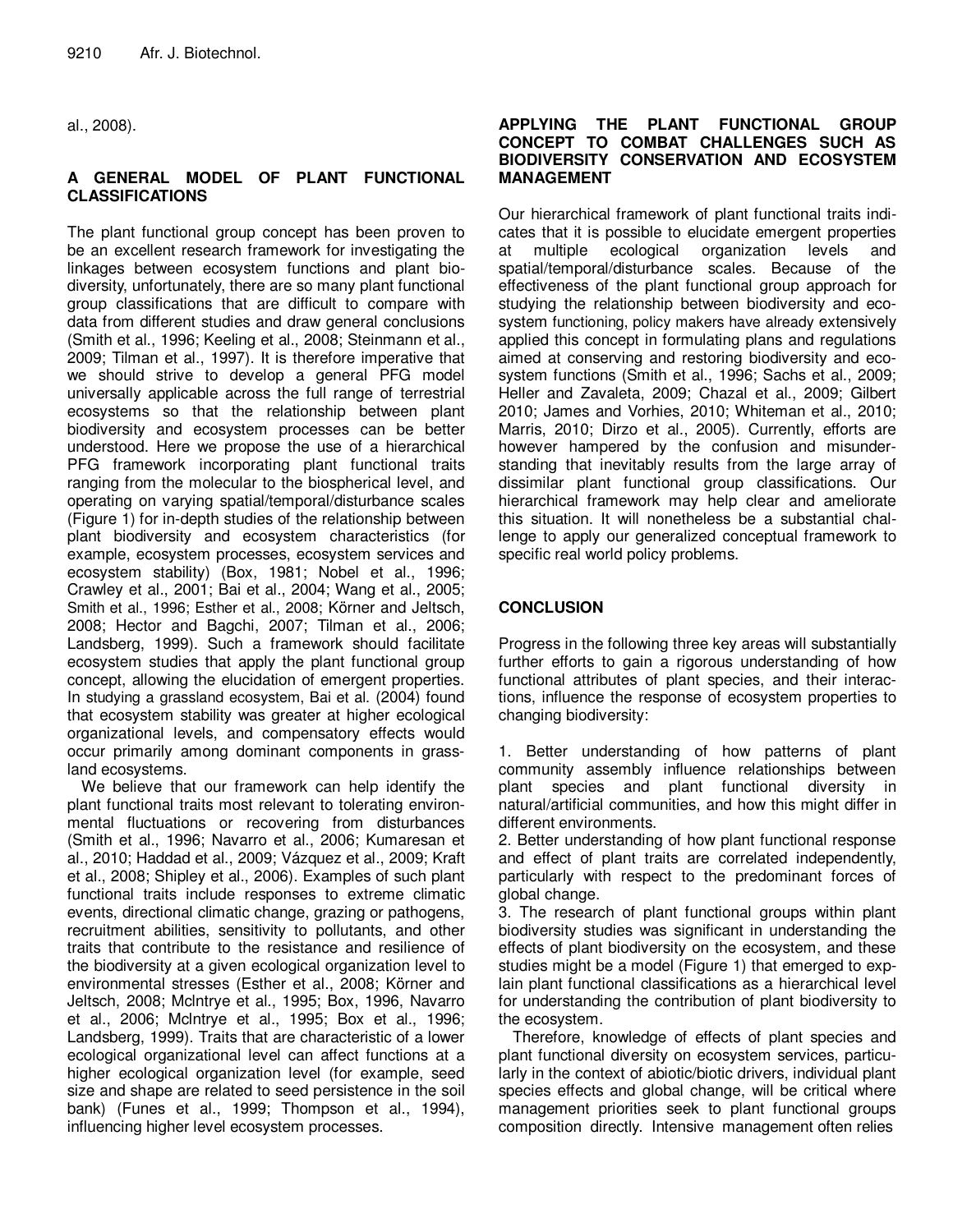

Figure 1. Our hierarchical PFG framework incorporating plant functional traits ranging from the molecular to the biospherical level, and operating on varying spatial/temporal/disturbance scales.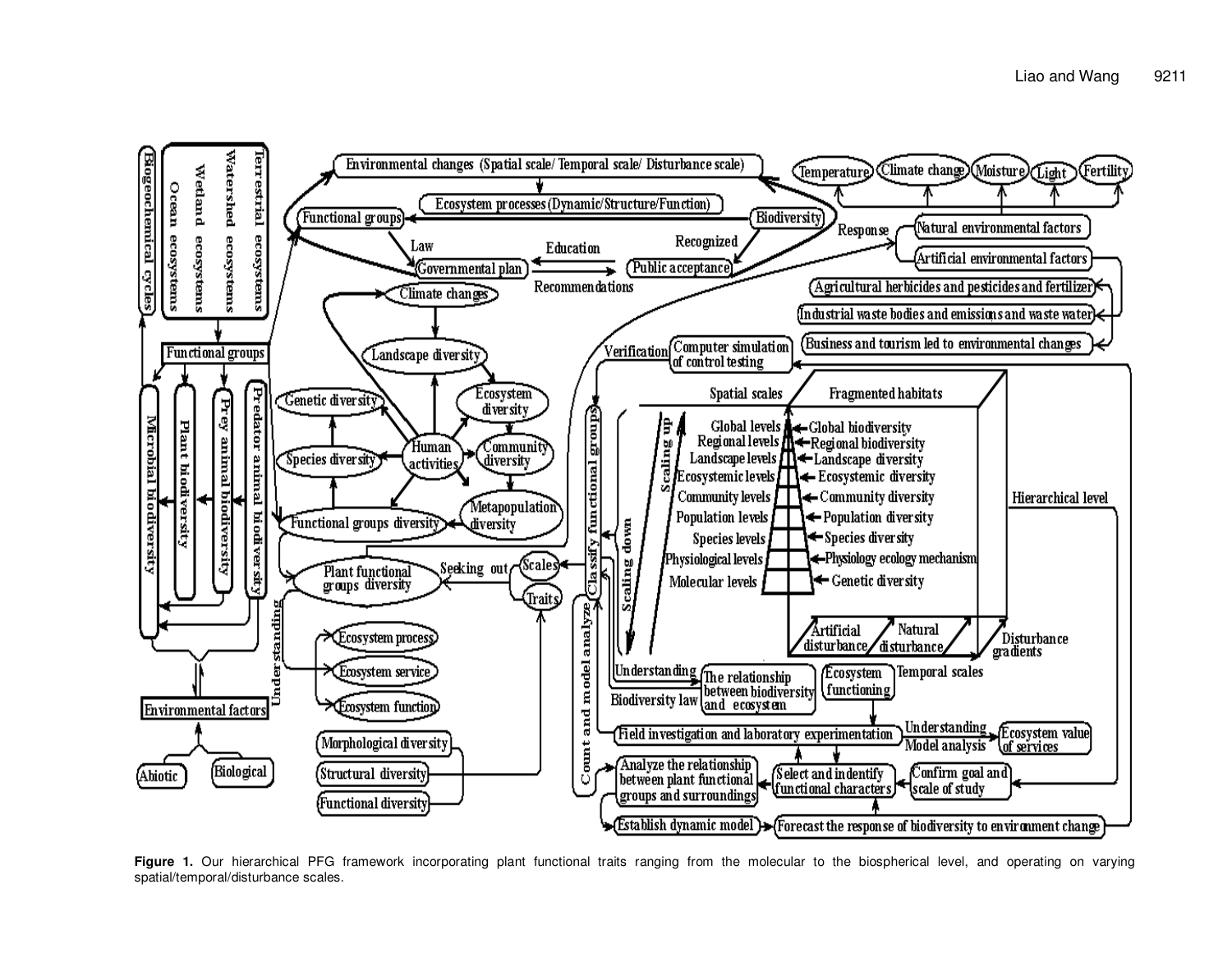on the functional characteristics of plant functional groups and substitution of human inputs for biotic processes. However, the insurance hypothesis and the precautionary principle emphasize that land managers and policy makers also must be prepared for unpredictable events and a changing world. Preserving plant functional groups may better allow long-term, internal dynamic and evolution of managed systems as they face new environmental conditions (unpredictability) (Hanski, 2005; Clark and McLachlan, 2004; Smith et al., 1996).

#### **FUTURE WORK**

The relationship between plant biodiversity and ecosystem functioning has been keenly debated. A critical question for the future is how to balance patterns of human use and plant functional groups at the landscape scale to maintain: (a) regional plant biodiversity and local plant biodiversity within sites, (b) ecosystem services that depend on small-scale functions (for example, crop productivity in a field), and (c) ecosystem services that depend on interactions among different landscape components (Hanski, 2005; Smith et al., 1996) (for example, nutrient transformations in riparian zones). We face the future challenges of understanding the applications of effects of plant functional groups to both ecosystem management and biodiversity loss. Answering this question will require a rigorous synthesis across all scales of ecological organization, from micro levels to macro levels in conducting an in-depth study.

# **ACKNOWLEDGEMENT**

This work was supported by the National Natural Science Foundation of China (No.40671175).

#### **REFERENCES**

- Bai YF, Han XG, Wu JG, Chuo ZZ, Li LH (2004). Ecosystem stability and compensatory effects in the Inner Mongolia grassland. Nature, 431: 181-184.
- Box EO (1981). Macroclimate and plant forms: an introduction to predictive model in phytogeography. The Hague: Dr W. Junk Publishers.
- Box EO (1996). Plant functional types and climate at the global scale. J. Veg. Sci. 7: 309-320.
- Chapin III FS, Bret-Harte MS, Hobbie SE, Zhong HL (1996). Plant functional types as predictors of transient responses of arctin vegetation to global change. J. Veg. Sci. 7: 347-358.
- Chazal JDE, Rounsevell MDA (2009). Land-use and climate change within assessments of biodiversity change: a review. Global Environ. Change, 19: 306-315.
- Clark JS, McLachlan JS (2004). Neutral theory (communication arising): The stability of forest biodiversity. Nature, 427: 696-697.
- Clausen J, Keck DD, Heisey WM (1948). Experimental studies on the nature of species III. Environmental responses of climatic races of Achillea. Washington, DC, USA: Carnegie Institute. Carnegie Institute of Washington Publication. p. 581.

Crawley MJ, Harral JE (2001). Scale Dependence in Plant Biodiversity.

Science, 291: 864-868.

- Crowder DW, Northfield TD, Strand MR, Snyder WE (2010). Organic agriculture promotes evenness and natural pest control. Nature, 466: 109-112.
- Dirzo R, Loreau M (2005). Biodiversity Science Evolves. Science, 310: 943.
- Esther A, Groeneveld J, Enright NJ, Miller BP, Lamont BB, Perry GLW, Schurr FM, Jeltsch F (2008). Assessing the importance of seed immigration on coexistence of plant functional types in a species-rich ecosystem. Ecol. Modelling. 213: 402-416.
- Funes G, Basconcelo S, Diaz S, Cabido M (1999). Seed size and shape predict seed persistence in the soil bank in grasslands of central Argentina. Seed Sci. Res. 9: 341-345.
- Gilbert N (2010). Biodiveristy law counld stymie reserch. Nature, 463: 598.
- Grime JP (1974). Vegetation classification by reference to strategies. Nature, 250: 26-31.
- Grime JP (1979). Plant strategies and vegetation processes. Chichester (UK): John Wiley.
- Grime JP (1988). The C-S-R model of primary plant strategies origins, implications and tests. In Gottlieb LD and Jain SK (eds), Plant Evolutionary Biology. London: Chapman and Hall: pp. 371-393.
- Grime JP (2002). Plant strategies, vegetation processes, and ecosystem properties, 2nd Edition. Wiley- Knowledge for generations.
- Haddad NM, Crutsinger GM, Gross K, Haarstad J, Knops JM, Tilman D (2009). Plant species loss decreases arthropod diversity and shifts trophic structure. Ecol. lett. 12: 1029-1039.
- Hanski I (2005). Landscape fragmentation, biodiversity loss and the societal response. EMBO reports. 6: 388-392.
- Hector A, Bagchi R (2007). Biodiversity and ecosystem multifunctionlity. Nature, 448: 188-190.
- Heller NE, Zavaleta ES (2009). Biodiverisity management in the face of climate change: a review of 22 years of recommendations. Biol. Conserv. 142: 14-32.
- Hooper DU, Dukes JS (2004). Over yielding among plant functional groups in a long-term experiment. Ecol. lett. 7: 95-105.
- James AN, Vorhies F (2010). Green development credits to forest global biodiversity. Nature, 465: 869.
- Keeling HC, Baker TR, Martinez RV, Monteagudo A, Phillips OL (2008). Contrasting patterns of diameter and biomass increment across tree functional groups in Amazonian forests. Oecologia. 158: 521-534.
- Kelly CK (1996). Identifying plant functional types using floristic data bases: ecological correlates of plant range size. J. Veg. Sci. 7: 417- 424.
- Knapp S, Kühn I, Schweiger O, Klotz S (2008). Challenging urban species diversity: contrasting phylogenetic patterns across plant functional groups in Germany. Ecol. Lett. 11: 1054-1064.
- Körner K, Jeltsch F (2008). Detecting general plant functional type responses in fragmented landscapes using spatially-explicit simulations. Ecol. Modeling, 210: 287-300.
- Kraft NJ, Valencia R, Ackerly DD (2008). Functional traits and nichebased tree community assembly in an Amazonian forest. Science, 322: 580-582.
- Kumaresan A, Bujarbaruah KM, Pathak KA, Brajendra, Ramesh T (2010). Soil-plant-animal continuum in relation to macro and micro mineral status of dairy cattle in subtropical hill agro ecosystem. Anim. Health Prod. 42: 569-577.
- Landsberg J (1999). Response and effect-different reasons for classifying plant functional types under grazing. In D Eldridge and D Freudenberger, eds People and rangelands: Building the future, Proceedings of the VI International Rangeland Congress. VI International Rangeland Congress, Townsville, Australlia. pp. 911- 915.
- Loreau M, Naeem S, Inchausti P, Bengtsson J, Grime JP, Hector A, Hooper DU, Huston MA, Raffaelli D, Schmid B, Tilman D, Wardle DA (2001). Biodiversity and ecosystem functioning: Current knowledge and future challenges. Science, 294: 804-808.
- Marris E (2010). UN body will assess ecosystems and biodiversity. Nature, 465: 859.
- McCann KS (2000). The diversity-stability debate. Nature, 405: 228- 233.